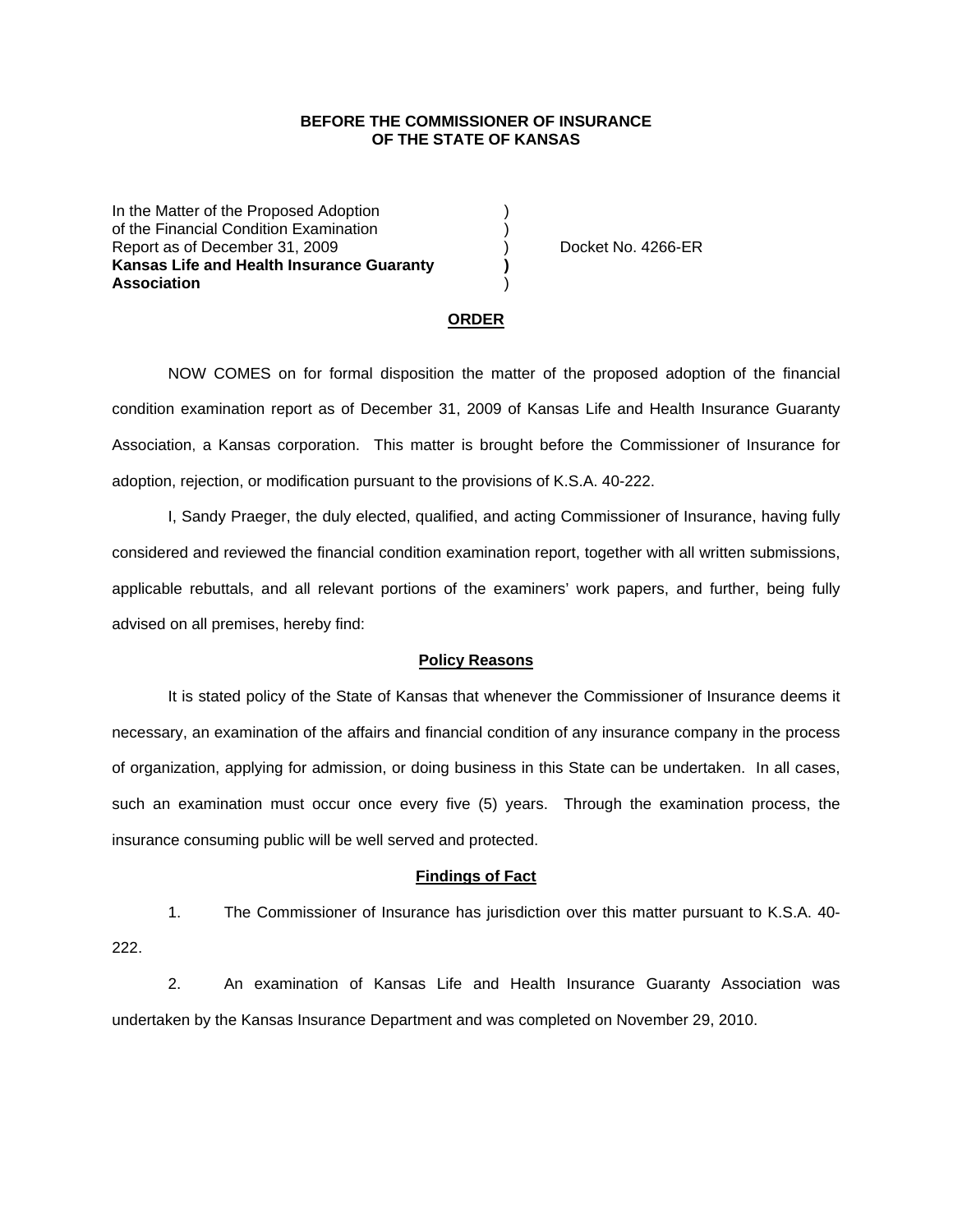3. The examiner-in-charge tendered and filed with the Kansas Insurance Department a verified written report of the examination within thirty (30) days following completion of the examination, to wit; November 29, 2010.

4. Following receipt of the verified report, the Kansas Insurance Department transmitted the report to Kansas Life and Health Insurance Guaranty Association on December 3, 2010, with a duly executed notice advising the company of its opportunity to prepare and submit to the Kansas Insurance Department a written submission or rebuttal with respect to any and all matters contained in the report. Kansas Life and Health Insurance Guaranty Association was further advised that any written submission or rebuttal needed to be filed with the Kansas Insurance Department no later than thirty (30) days after

5. Kansas Life and Health Insurance Guaranty Association filed a written acceptance of the verified report on December 27, 2010.

6. Based upon the written submission tendered by Kansas Life and Health Insurance Guaranty Association, the company took no exceptions to matters contained in the verified report.

7. Within thirty (30) days of the end of the time period allowed for written submission or rebuttal, the Commissioner of Insurance fully reviewed the report, together with all written submissions and rebuttals provided by Kansas Life and Health Insurance Guaranty Association. The Commissioner of Insurance further reviewed all relevant workpapers.

8. No other written submissions or rebuttals were submitted by Kansas Life and Health Insurance Guaranty Association.

## **Conclusion of Law**

9. K.S.A. 40-222(k)(2) provides:

"Within 30 days of the end of the period allowed for the receipt of written submissions or rebuttals, the commissioner shall fully consider and review the report, together with any written submissions or rebuttals and any relevant portions of the examiners workpapers and enter an order:

- (A) Adopting the examination report as filed or with modification or corrections. If the examination report reveals that the company is operating in violation of any law, regulation or prior order of the commissioner, the commissioner may order the company to take any action the commissioner considers necessary and appropriate to cure such violations; or
- (B) rejecting the examination report with directions to the examiners to reopen the examination for purposes of obtaining additional data, documentation or information, and refiling pursuant to subsection (k); or